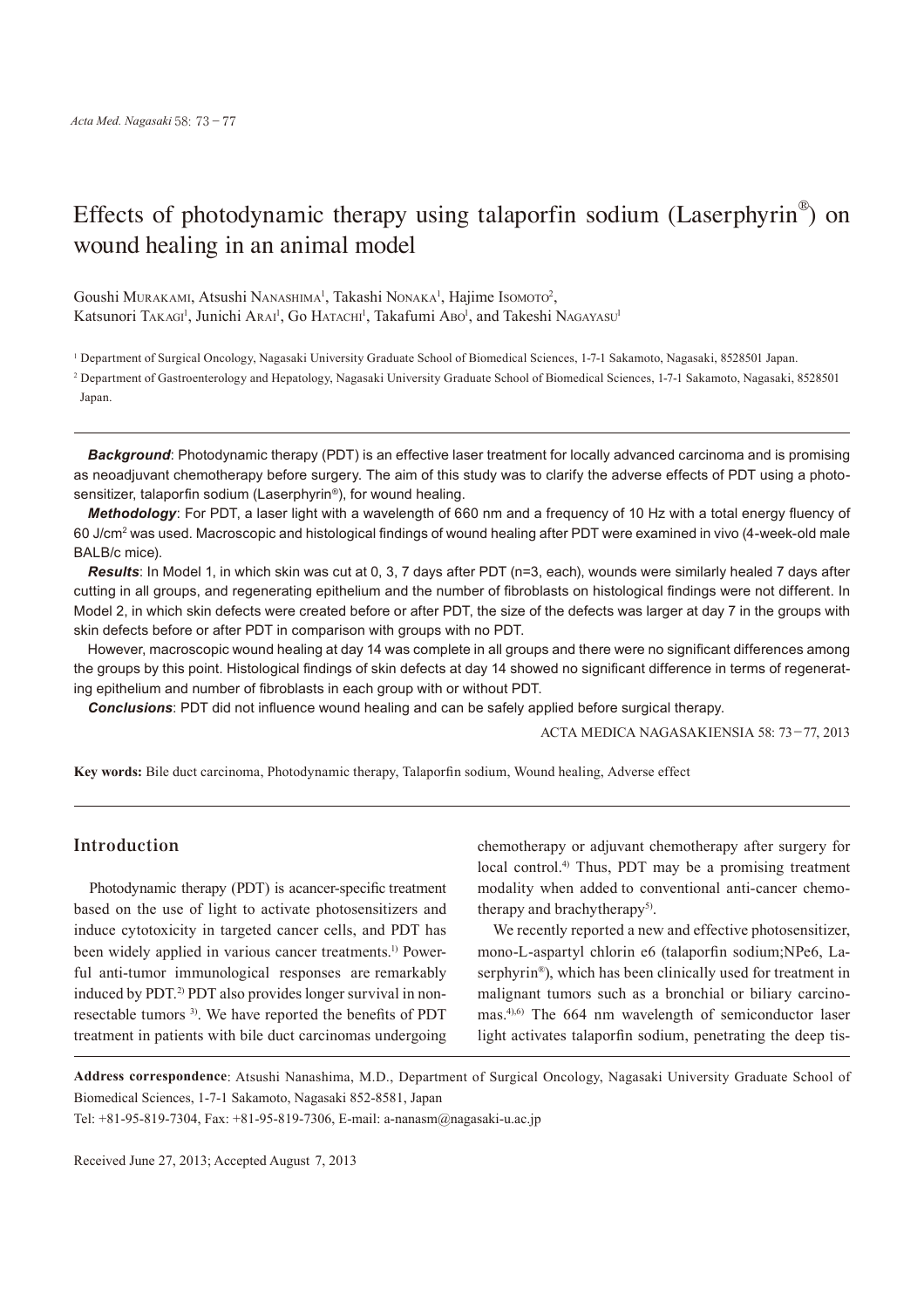sue more than 10mm. 6) PDT with this photosensitizer showed powerful effectiveness in anti-cancer treatment, including high rates of tumor necrosis and apoptosis, lower proliferative activity of cancer cells and higher anti-angiogenic activity. 7) Combination therapy with PDT and conventional anti-cancer drugs resulted in more aggressive cytocidal effects, and therefore this new therapy can be clinically applied as chemotherapy in non-resectable tumors, adjuvant chemotherapy after surgery and neoadjuvant chemotherapy before surgery in advanced carcinomas to prolong survival periods. In considering this therapy for neoadjuvant chemotherapy in solid tumors, the effect of PDT on wound healing in radiated normal tissue is a major concern because inflammation may delay healing<sup>8)</sup>. It is necessary to clarify whether PDT using talaporfin affects wound healing.

In the present study, we examined wound healing in skin resected both before and after PDT in an *in vivo* mice model to address these concerns.

### **Method**

#### *PDT protocol*

A power meter (30 A-P Ophir Optics, Jerusalem, Israel) was used to measure light intensity. Talaporfin sodium was injected intraperitoneally into BALB/cANcrj nu/nu mice. The time interval between photosensitizer injection and light exposure for talaporfin sodium was 2 hours. Each mouse received a total energy fluency of  $10 \text{mJ/cm}^2/\text{pulse}$ (total 60 J/cm2 ) on the back or abdomen for 10 minutes. During laser light exposure, the animals were anesthetized with intra-peritoneally injected pentobarbital sodium (40 mg/kg body weight). PDT was directly radiated to the wound sites on the back or abdomen of the animal.

*(Protocol 1)* Mice underwent skin incision up to the muscular fascia in 10mm sites at 0, 3, 7 days after PDT exposure (n=3, each) (Figure 1). Neither the photosensitizer nor laser light were used in the control animals (n=3). The mice were sacrificed at 7 days after incisions were made. Incised specimens were histologically examined by conventional hematoxylin-eosin stain.

*(Protocol 2)* A 10mm x10mm skin defect with the muscular fascia was created in the mouse abdomen at sites that were exposed to PDT laser (n=3, each) (Figure 2). Neither the photosensitizer nor laser light were used in the control animals (n=3). The skin defect operation was performed after

#### 74 Atsushi Nanashima et al.: Wound healing after PDT



**Figure 1.** *In vivo* skin incision on the nude mouse back (a) 10mm skin incision extending to the muscular layer (b) the healed wound.



Figure 2. *In vivo* 10x10mm skin defect extending to the muscular layer on the nude mouse abdomen.

PDT in one group (n=3), and the operation was performed prior to PDT in another group (n=3). In a group of PDT before skin defect, resection was immediately performed after a laser exposure. In a group of PDT after skin defect, the photosensitizer was immediately. In each group, the area of wound defect was measured by the median maximum and minimum length (mm) at 2, 4, 7, 9 and 14 days and the mice were sacrificed at 14 days after PDT. Incised specimens were histologically examined by the conventional hematoxylin-eosin stain.

#### *Statistical analysis*

Data are expressed as mean  $\pm$  standard deviation (SD). Statistical significance was determined by two-way multirepeated ANOVA, one-way factorial ANOVA and multiple comparison tests by Scheffe's test using the statistical package StatView (Abacus Concepts Inc., Berkeley, CA). Furthermore, the Mann–Whitney U-test was used for evaluation of percentages of stained cells. A *P* value less than 0.05 was considered statistically significant.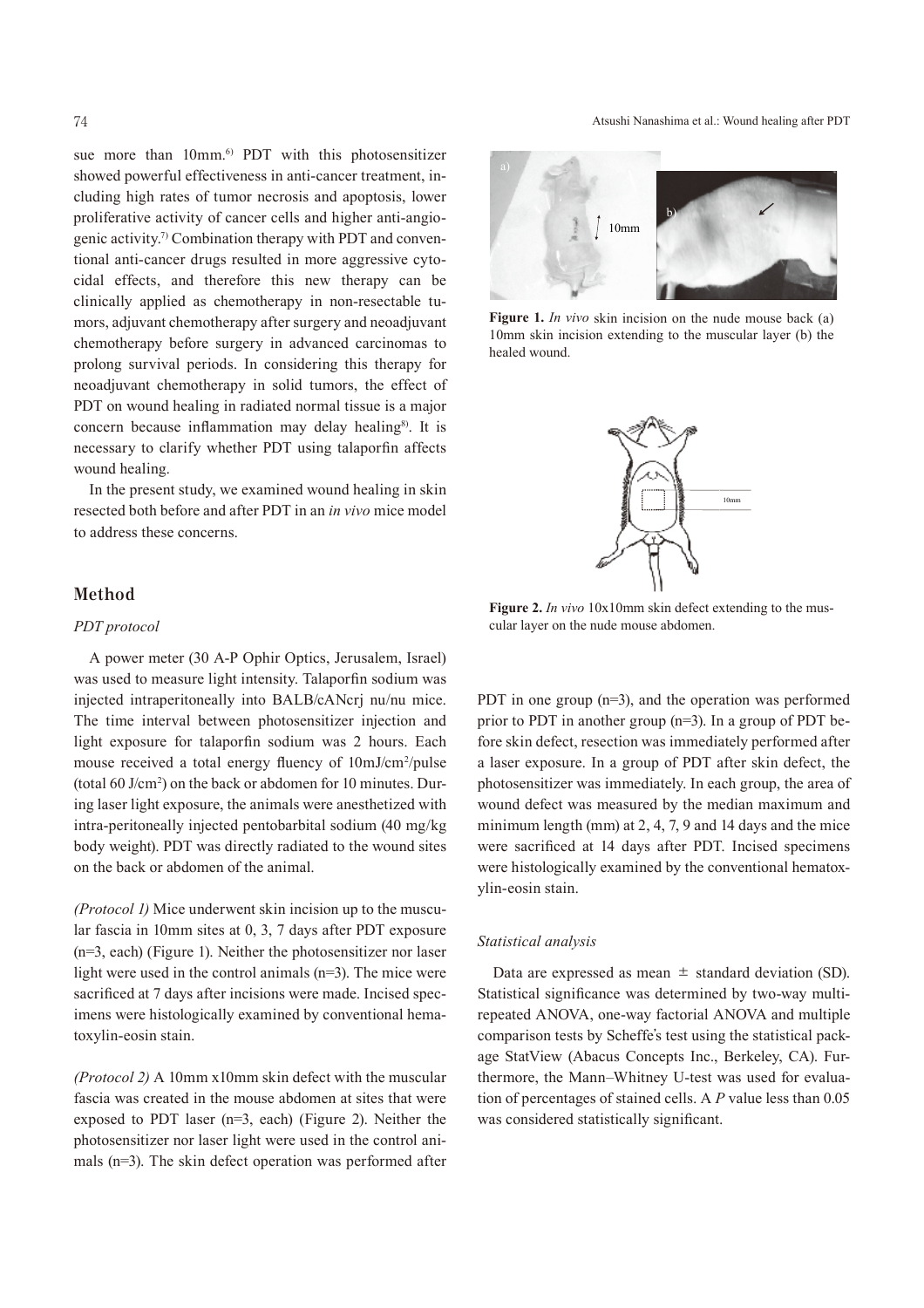### **Results**

#### *(Protocol 1) Skin cut at 0, 3, 7 days after PDT (n=3, each)*

Seven days after cutting, the wounds were macroscopically healed in all groups. Figure 3 shows the histological findings of the wounds. There were no remarkably differences in regenerating epithelium or the number of fibroblasts.

#### *(Protocol 2) Skin defect before or after PDT*

Figure 4 shows the macroscopic changes in the skin defects. Wounds were similarly healed at 14 days in all groups. However, up to day 7, the defect size was larger in groups exposed to PDT before or after skin defect in comparison with groups with no PDT exposure.



**Figure 3.** Histological findings at day 7 after skin incision. Comparison among groups with 1) no PDT  $(n=3)$ , 2) incision just after PDT  $(n=3)$ , 3) incision at day 3 after PDT  $(n=3)$  and 4) incision at day 7 after PDT  $(n=3)$ , respectively.  $(x4)$ .



**Figure 4.** Changes of 10x10mm skin defect with or without PDT. Comparison among groups with 1) no PDT (n=3), 2) skin resection after PDT (n=3) and 3) skin resection before PDT (n=3), respectively.

Figure 5 shows the histological findings of skin defect at 14 days. Compared to control (no PDT), there were no remarkable differences of regenerating epithelium or number of fibroblasts in the groups that underwent PDT before or after skin defect.



**Figure 5.** Histological findings at day 14 after skin resection. Comparison among groups with 1) no PDT  $(n=3)$ , 2) resection after PDT (n=3), and 3) resection before PDT (n=3), respectively.  $(x4)$ .

# **Discussion**

In the present study, we compared the influence of PDT using talaporfin sodium on wound healing. Previous studies showed that the main effect of PDT is apoptosis of cultured cells with DNA fragmentation or chromatin condensation. 7) Increased laser or drug concentration in PDT induced cell damage in normal cells based on the MTT assay. 7) Damage of normal tissues was macroscopically observed in normal bile duct tissue after PDT with porfimer sodium in our series. 4) PDT induces cell damage such as apoptosis or necrosis by direct cytotoxicity of singlet oxygen or induced inflammation by immunological cells, as well as vascular shutdown effects in surrounding microvessels.<sup>9</sup> Other investigators also reported normal tissue damage after PDT using porfimer sodium. 10) Normal cell and tissue damage resulting from PDT using talaporfin sodium might be milder than that observed with PDT using porfimer sodium.<sup>11), 12)</sup> At this stage, we have applied PDT using talaporfin sodium in clinical trials and related experiments and, therefore, concerns about normal tissue damage surrounding cancerous cells seem to be relieved for future trials. 13) In the future, we plan to use PDT in the neoadjuvant setting before operation in bile duct carcinomas, and therefore the influence of PDT on wound healing due to injury of normal tissue raises concerns.

Photochemical reactions depend on the level of oxygen in tumor tissues. 14) PDT induces severe tumor tissue hypoxia immediately, and this is linked to the induction of photochemical reactions. 15) Vascular endothelial growth factor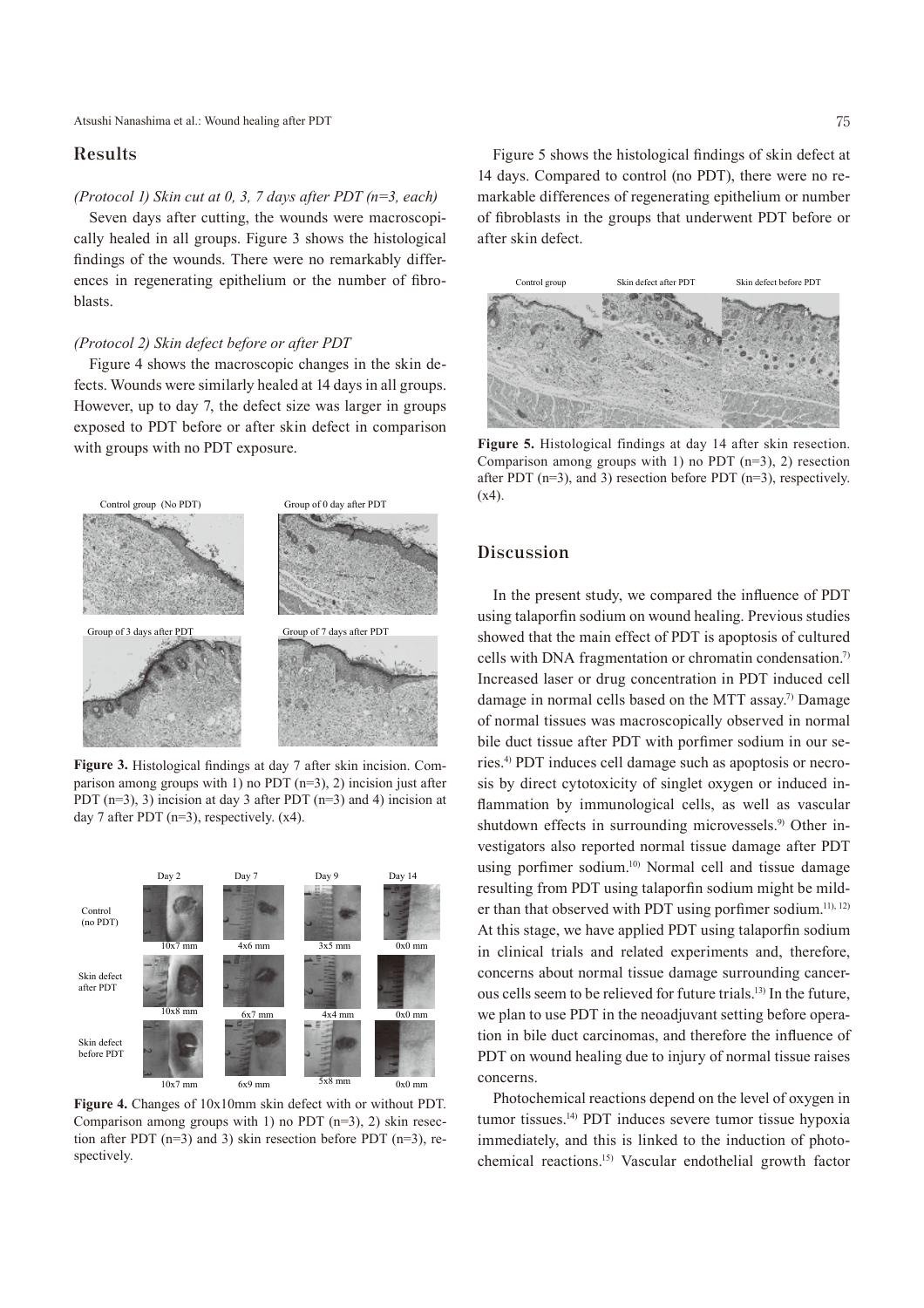(VEGF) secretion is induced in cells under hypoxic conditions and other stresses.<sup>16)</sup> In our preliminary study<sup>7), 11</sup>, expression of VEGF was used as an index of tumor tissue oxygenation and the observed overexpression of VEGF after PDT was likely due to hypoxia induced by photochemical reactions. VEGF expression within the PDT-treated lesions may influence surrounding normal tissue. In the present *in vivo* study, we examined wound healing in mice undergoing a combination of skin resection and PDT. In examination of the skin incisions in model 1, wound healing was fast and no changes among the groups were observed. Thus, this model was not adequate to examine the influences of PDT for wound healing. In the second model, wound healing was delayed up to 7 days in groups that were exposed to PDT before or after skin resection in comparison with the groups with no PDT exposure. Based on these results, PDT might delay healing, as previously reported. 8),17),19) Accumulation of the photosensitizer might be immediately metabolized in normal cells within a couple of hours, and the laser irradiation might not strongly damage surrounding normal skin.<sup>12)</sup> Other reports also showed less damage to normal tissues by PDT using talaporfin sodium.<sup>12),20</sup>) Under this basic theory, however, tissue injury by a photochemical reaction with an inflammation might be remained and the very small amount of photosensitizer might be retained in the normal tissue. Possibility of these influences could not be denied. VEGF might be expressed as a result of vascular shutdown effect by PDT using talaporfin sidium. <sup>21</sup>) Damage injury of surrounding microvasculatures around a skin defect is caused by the PDT effect as well. Thus, impairments of angiogenesis associated with wound healing were supposed to be delayed wound healing by day 7. In the present study, differences of the conventional histological findings between groups were not observed. It should be necessary to examine the histological findings at day 7 and additional histochemical examinations for evaluations of microvessel or elastic fiber stains. 22,23) In the present model, the interval between PDT procedures and an operation of skin defect was quite short and, therefore, it should be necessary to clarify the adequate interval between treatments to avoid influences by PDT by considering the future clinical applications. However, at day 14, wounds were completely healed in all groups and PDT did not delay healing. Thus, PDT using talaporfin sodium might not have a remarkable effect on wound healing. Likewise, the order of PDT, either before or after skin resection, did have any effect on healing. Regardless of delayed healing by day 7, the final healing was similar between groups. Definite reasons was not fully explained and, however, the inflammatory findings were observed for

one week after porfimer-sodium PDT by our previous experiences. <sup>4</sup>) After this acute phase, inflammation in the radiated parts immediately dissipated. Inflammatory changes by PDT were mild in comparison with other laser treatments. It is necessary to study the further examination the mechanism of healing during between day 7 and 14. Another limitation of this study was a method of measuring area of skin defect. More accurate are measurement of skin defect should be examined by an image analysis to evaluate the wound healing effects.

In conclusion, we examined the influence of PDT using talaporfin sodium on wound healing in normal tissues in an *in vivo* mouse model. One centimeter skin incisions and defects before or after PDT were made and wound healing was examined. In both models, complete wound healing was not significantly different in groups with or without PDT exposure. PDT using talaporfin sodium is considered safe for wound healing in normal tissues, and therefore, neoadjuvant treatment before surgery can be considered. Future studies regarding PDT for an anastomosis model in digestive organs is necessary before a clinical trial is conducted.

## **References**

- 1. Firczuk M, Winiarska M, Szokalska A, Jodlowska M, Swiech M, Bojarczuk K, Salwa P, Nowis D: Approaches to improve photodynamic therapy of cancer. Front Biosci. 2011;16:208-224.
- 2. Pizova K, Tomankova K, Daskova A, Binder S, Bajgar R, Kolarova H: Photodynamic therapy for enhancing antitumour immunity. Biomed Pap Med Fac Univ Palacky Olomouc Czech Repub. 2012;156:93-102.
- 3. Kushibiki T, Hirasawa T, Okawa S, Ishihara M: Responses of cancer cells induced by photodynamic therapy. J Healthc Eng. 2013;4:87-108.
- 4. Nanashima A, Yamaguchi H, Shibasaki S, Ide N, Sawai T, Tsuji T, Hidaka S, Sumida Y, Nakagoe T, Nagayasu T: Adjuvant photodynamic therapy for bile duct carcinoma after surgery: a preliminary study. J Gastroenterol. 2004;39:1095-1101.
- 5. Saito H, Takada T, Miyazaki M, Miyakawa S, Tsukada K, Nagino M, Kondo S, Furuse J, Tsuyuguchi T, Kimura F, Yoshitomi H, Nozawa S, Yoshida M, Wada K, Amano H, Miura F; Japanese Association of Biliary Surgery; Japanese Society of Hepato-Biliary-Pancreatic Surgery; Japan Society of Clinical Oncology: Radiation therapy and photodynamic therapy for biliary tract and ampullary carcinomas. J Hepatobiliary Pancreat Surg. 2008;15:63-68.
- 6. Usuda J, Ichinose S, Ishizumi T, Hayashi H, Ohtani K, Maehara S, Ono S, Honda H, Kajiwara N, Uchida O, Tsutsui H, Ohira T, Kato H, Ikeda N: Outcome of photodynamic therapy using NPe6 for bronchogenic carcinomas in central airways >1.0 cm in diameter. Clin Cancer Res. 2010;16:2198-2204.